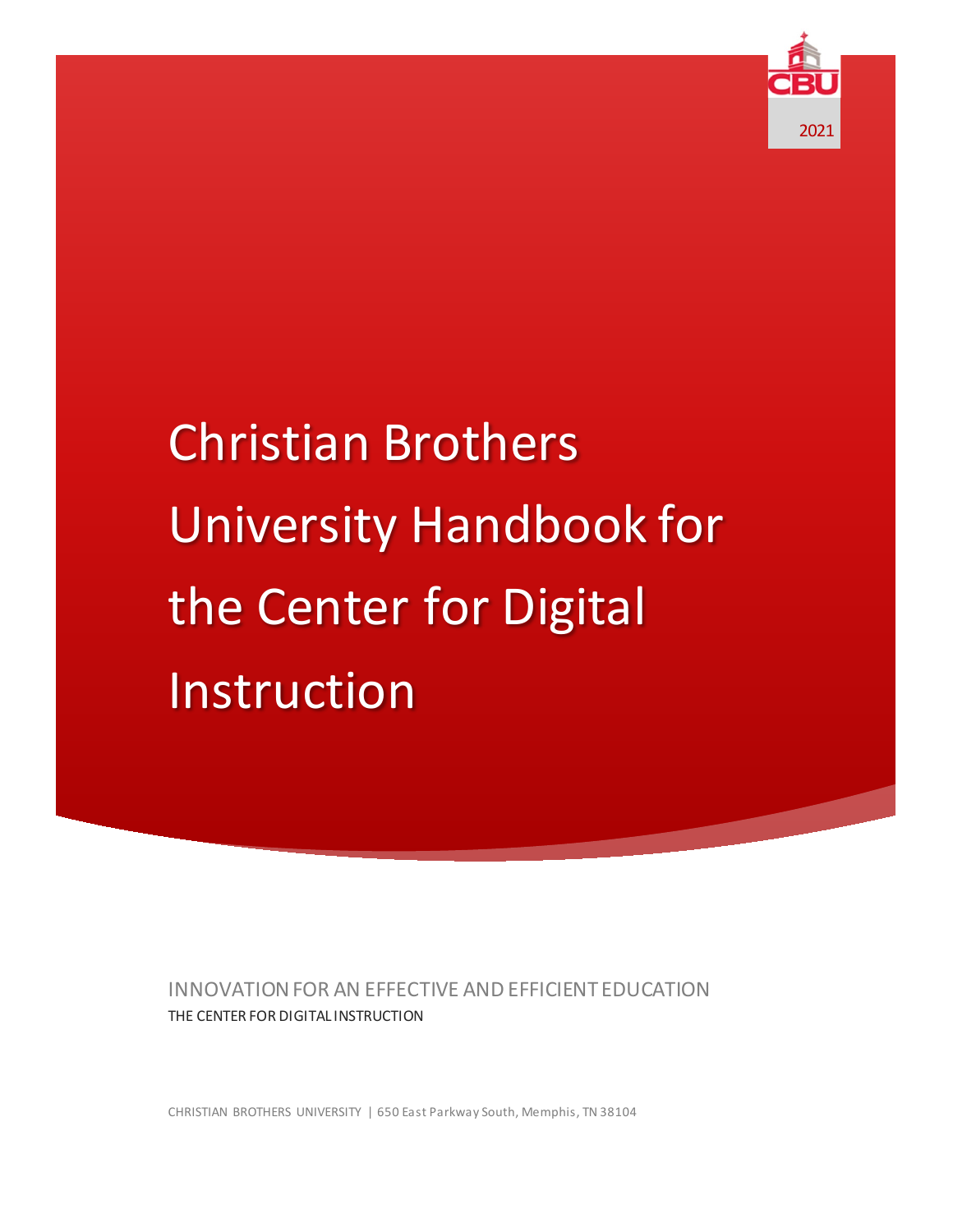# **I. Introduction**

This handbook is a resource manual for online and distance learning at Christian Brothers University. It is intended especially for instructors, designers, administrators, and affiliated staff who teach and interface with CBU's online instructional tools. For the most part, online instruction is similar to what occurs in traditional face-to-face academic settings. Courses are structured around syllabi, course outcomes, projects, assessments, and most importantly, subject matter expertise and high level instructional skill. Nonetheless, digital education also brings with it a number of unique opportunities and challenges. For instance, the capacity for high speed replication and distribution of content makes it possible to grow class sizes but requires extra care to protect intellectual property. In a similar vein, motivating and sustaining the interest and productivity of students in the online environment may also require the adoption of practices not found in the face-to-face classroom. In short, the development of a robust online program at CBU requires establishing policies, procedures, and guidelines specific to the opportunities and challenges of digital education. These requirements and best practices are delineated and summarized in this handbook, which is maintained by CBU's Center for Digital Instruction(CDI). This handbook's function is primarily advisory with the goal of supporting effective online teaching by CBU's faculty. As such, it serves as a supplement to CBU's Faculty Handbook and Administrative Policies and Procedures Manual.

**Reasons for developing and enhancing online courses**: Many reasons exist for launching an online learning program. First, it provides access to a quality education that would ordinarily be difficult, if not impossible, for some students (e.g., they have limited transportation options, they live an area without access to a University, or their employment hours limit their opportunities, etc.). Second, it provides faculty opportunities to challenge and engage learners through implementation of a variety of innovative and traditional instructional methods. Third, it provides an institution with the freedom to have a broader appeal beyond its normal constituents, potentially reaching around the world and creating strategic partnerships with other institutions. Fourth, an online program can bring in other funds for the institution. However, this last reason should not be the motivating factor for launching an online program. To develop and sustain a world-class online program, the institution must have a plan and a commitment to put a significant amount of revenue back into the program to help develop and sustain it or the program will fall short of its full potential.

**Commitment**: Institutional commitment is essential to developing and sustaining an online program. Through the gift of certain monies put forward to create and launch CBU's online program, the institution received a rare opportunity to expand its student base beyond the traditional, campus bound student body. By developing a world-class online program, CBU will see its influence spread across the United States and even reach international borders. Now is the time for the institution to commit to this endeavor by minimizing obstacles as much as possible. This can happen by intentionally seeking and purposefully compelling the commitment of *willing* administrators, faculty, staff, and students to ensure their involvement in designing, measuring, and continuously improving this effort.

**Effect on traditional delivery**: Online education is proving to be a disruptive challenge for universities that are unprepared. In some instances, online programs are seen as competing with the traditional campus. Should this be an insurmountable challenge, other solutions exist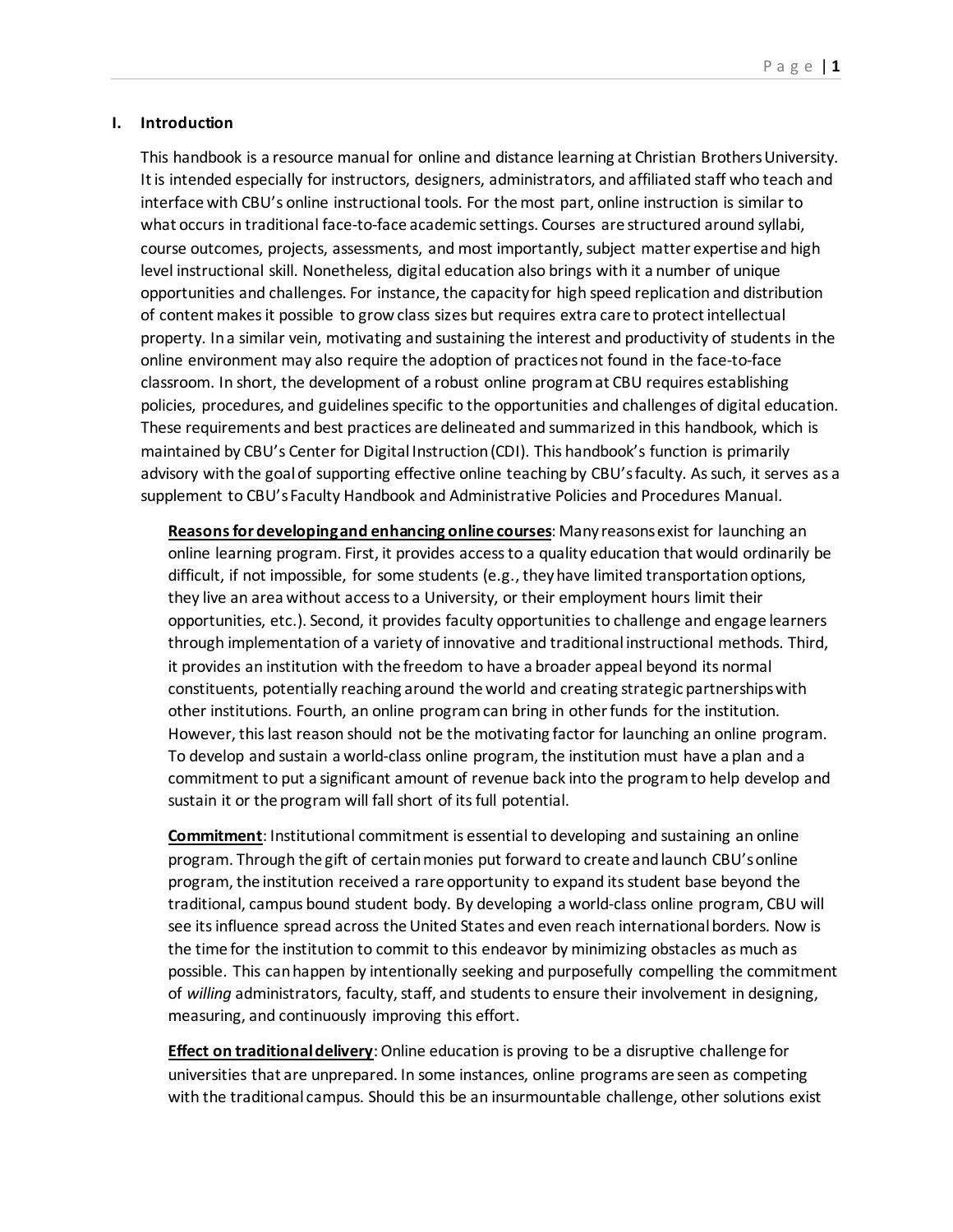that may be explored when appropriate. A better approach is to change how the institution thinks about what is happening in academia and view this disruption as an opportunity to expand, learn, and grow together.

# **II. Definitions**

# **Online Instruction**

**Distance Education**: According to CBU's accreditation authority, the Southern Association of Colleges and Schools Commission on Colleges (SACSCOC), "Distance education is a formal educational process in which the majority of the instruction (interaction between students and instructors and among students) in a course occurs when students and instructors are not in the same place. Instruction may be synchronous or asynchronous." (SACSCOC, 2018) It also defines correspondence courses as "a formal educational process under which the institution provides instructional materials, by mail or electronic transmission, including examinations on the materials, to students who are separated from the instructor. Interaction between the instructor and the student is limited, is not regular and substantive, and is primarily initiated by the student; courses are typically self-paced." Lacking adequate interaction between faculty and students or betweenstudents, will result in a loss of funding from the federal government. For this reason, Christian Brothers University (CBU) will subscribe to the distance education model described by SACSCOC and will expect high interaction between students and between faculty and students.

**Learning Management System(LMS)**: An LMS is the application or program that is a conduit for course and program content and interaction to students through a web interface. They are "collaborative platforms used to manage online learning courses." After several months of research, demonstrations, and comparisons, the faculty selected Canvas to replace the previous LMS. "The Canvas Learning Management Platform allows schools to build the digital learning environment that meets the unique challenges faced by their institution. Canvas simplifies teaching, elevates learning, and eliminates the headaches of supporting and growing traditional learning technologies." (Instructure, 2020) The CDI team will be working to support and equip the LMS, and then trainthe faculty in the use of these tools.

# **Course Modalities**

**Traditional Course**: Defined by the number of hours spent in required in-person meetings in various forms, including lectures and group discussions that occur at a specific time, in a specific physical location, on a specific day.

**Hyflex Course**: "Online activity is mixed with classroom meetings, replacing a significant percentage, but not all required face-to-face instructional activities." (Mayadas, Miller, & Sener, 2015) This kind of course is anchored to a specific time and day but may be accessed by way of technology as well as physical space. Remote students may access the course through technological means while others attend the course in a physical location. A third possible is that students access the lecture asynchronously, at a time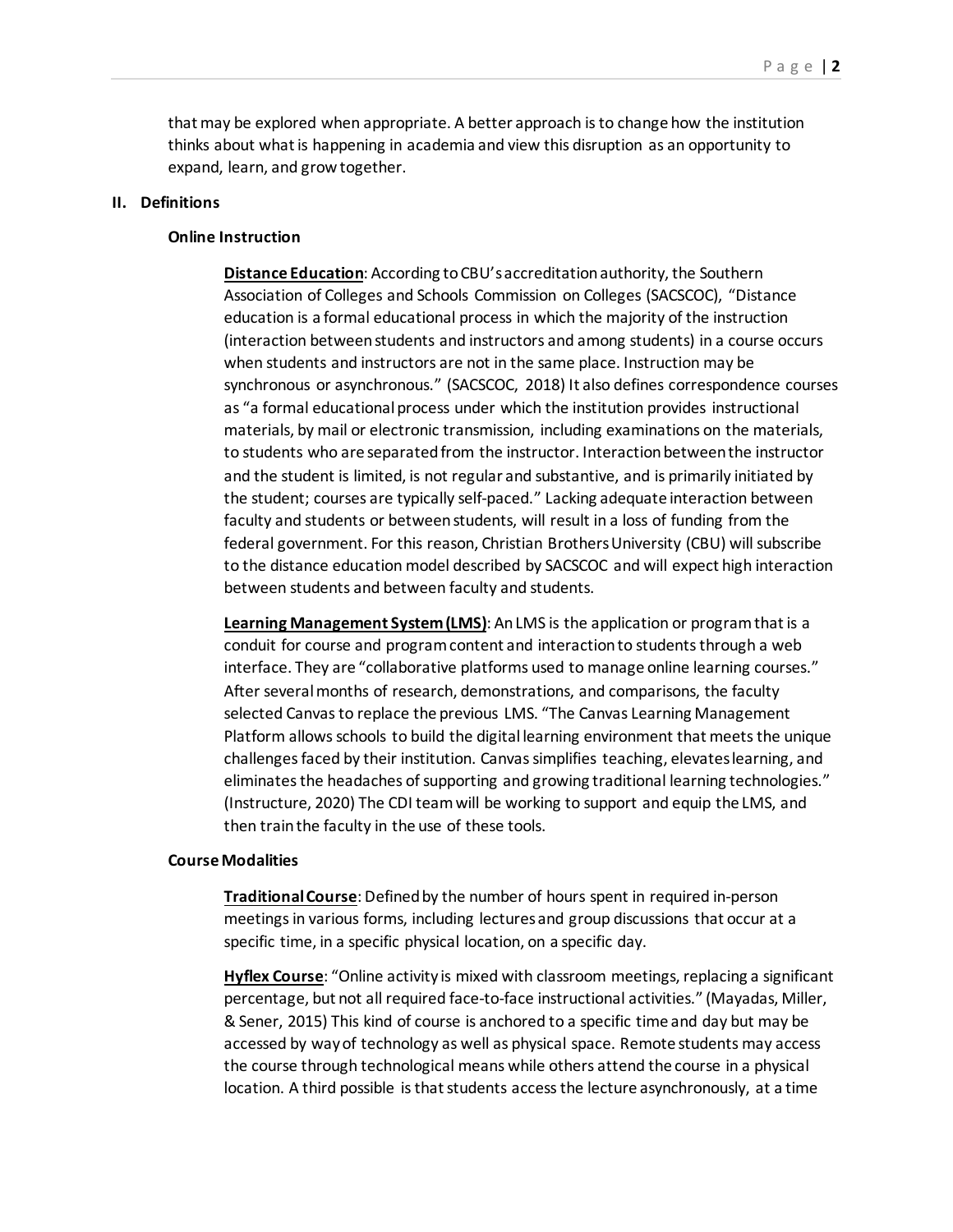that is convenient for them. These courses use web conferencing or other synchronous media and lecture capture to provide access to a classroom experience for the remote students while also maintaining a traditional class schedule. These kinds of courses require much planning and instructional design and is only encouraged as a modality when prepared adequately and/or required as a last resort.

**Hybrid/Blended Classroom Course**: This kind of course mixes both synchronous and asynchronous modalities, replacing a significant portion of the required face-to-face instructional activities, but not all. For example, this kind of course may typically meet three times in a week, but in this version will meet only once each week while offering online work that replaces the traditional face-to-face meeting. Another option might be to deliver most of the course content online while requiring a weekend of lab work once or twice during the term. Besides freeing the faculty and students for other online experiences, this frees up physical classroom space. Please see Appendix "Hybrid Modality" for further explanation on this.

**Online Course**: All course activity is done 100% online with no required face-to-face activity. These kinds of courses open the door for the institution to reach beyond the region, even beyond national boundaries. They are defined asfully online course delivery with a heavy emphasis on the interaction of the faculty with the students, of students with other students, and engagement with course content. "Since 2002-03, the Babson Survey Research Group has conducted a national survey of online learning. Their protocol defines a Blended/Hybrid course as being up to 79 percent online and an Online Course as being 80-100 percent online. They have maintained that distinction in order to ensure longitudinal consistency across survey years. However, most institutions now consider an online course to be 100% online." (Mayadas, Miller, & Sener, 2015)

# **Synchronous vs. Asynchronous Course Delivery**[1](#page-3-0):

*Synchronous* online classes, like *traditional* classroom classes, require the design of face-to-face or voice-to-voice activities as part of the educational and learning experience. In a synchronous online classroom, students may be in a physical space or virtually "seated" in class together using delivery technologies like telephone and live video conferencing usually with live chat, polling, and file sharing capabilities at the ready. Faculty may design and use passive learning activities, like live or video recorded lectures. This modality is NOT recommended by CDI as it limits the student access to those who can meet at the specific times/days as indicated. However, CDI does highly recommend the use of synchronous contacts through the use of office hours as well as small groups.

<span id="page-3-0"></span> <sup>1</sup> Synchronous courses provide the highest level of faculty interaction and immediacy while asynchronous courses provide the broadest access to the widest locations and most often agrees with the varied schedules of this population of students. Both of these kinds of classes may use technologies such as online discussions, email, or other social networking applications (called apps).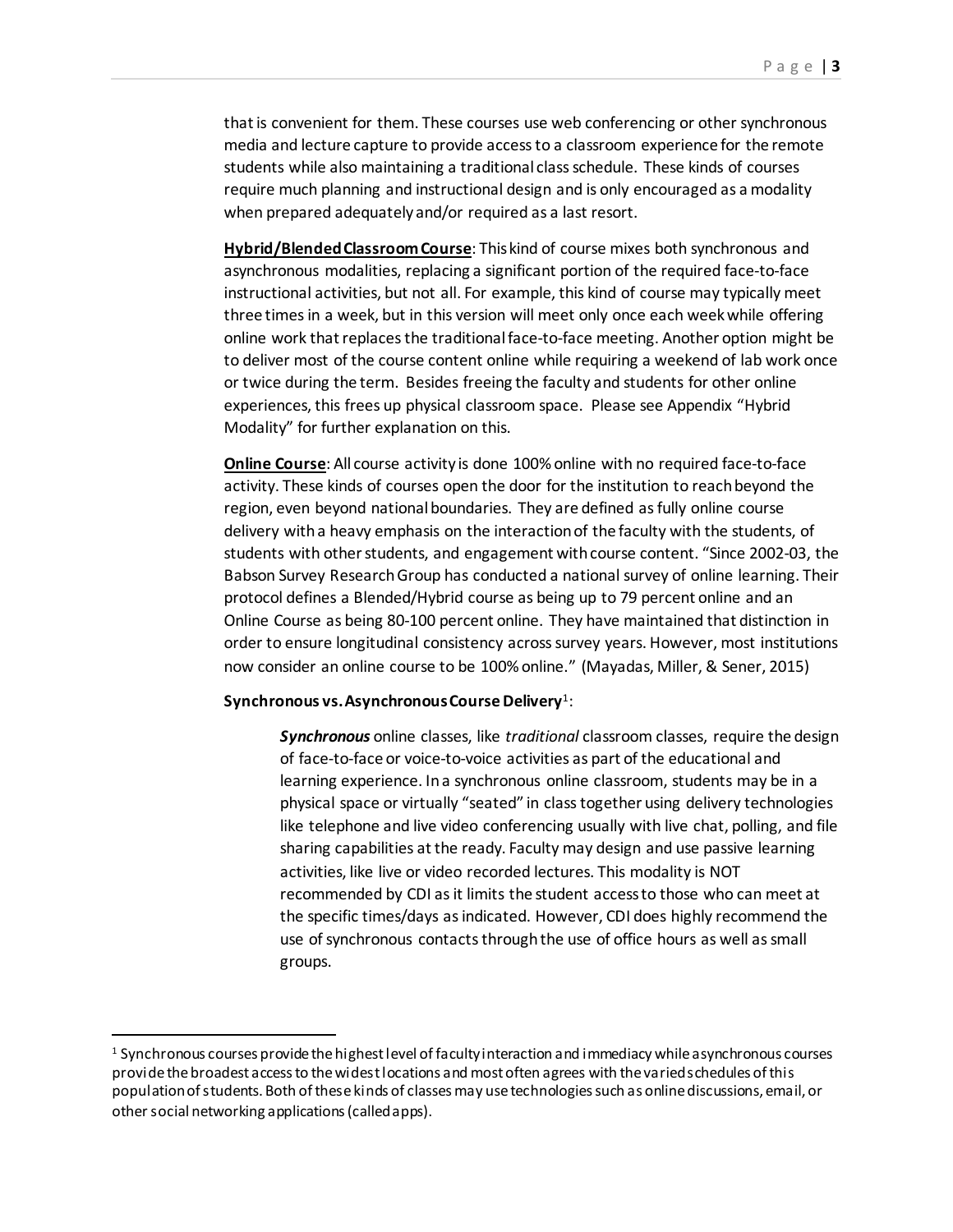*Asynchronous* online classes are neither correspondence nor self-paced courses. Unlike traditional or synchronous online classrooms, students and teachers in asynchronous classrooms are not required to be online at the same time. Nevertheless, asynchronous online classes require the design of learning activities that compel students to interact with each other, the faculty, and course specific content within a certain pre-arranged interval. Again, faculty may design and use both passive (video recorded lectures) and active learning activities (discussion forums, homework assignments, and group work, etc.). While not exclusive, many asynchronous online courses follow a schedule that consists of a number of weeklong modules. [2](#page-4-0)

# **Program Modalities**

**Traditional Program**: This degree programwill mainly be delivered by traditional means, campus based, physical classroom attendance. Theymay include a mix of traditional and hybrid courses and might allow for some web-enhanced content delivery but will require students to be in a face-to-face learning environment every week of the term.

**Hybrid/blended Program**: A significant portion of the program courses are offered online while a few may be required on site. These programs may include a mix of traditional and online courses but may also be made up of online and hybrid courses. This second option reduces the number of times required for a student to be on site, which increases the appeal to a wider, non-traditional student population. (See Appendix A for further explanation of Hybrid Modality.)

**Online Program**: All credits and courses for a degree program are offered through fully online, asynchronous courses. Students can complete the whole program from a distance with no required face-to-face meetings.

# **Personnel**

Full-time Faculty: CBU defines a full-time faculty member as one whose major employment is with the institution, whose primary assignment is in teaching or research, and who has a contract as a full-time employee.

**Adjunct Faculty**: CBUdefines adjunct faculty as part-time faculty who must meet the standards of the accrediting body (SACSCOC) and whose primary role may be that of a Subject Matter Expert (SME), a course facilitator, or both. CBU employs adjunct faculty on a temporary basis and contractswith them to teach a specific course(s) for a single term or semester through the office of the Vice President for Academics and Student Life (VPASL).

**Subject Matter Expert(SME)**: CBUconsiders a SME to be a content expert from either an academic, technical, or vocational field. SME's combine extensive educational

<span id="page-4-0"></span><sup>&</sup>lt;sup>2</sup> Some courses using modules may be less sensitive to a weekly format, instead planning only by content topic, which may or may not be in a weekly format.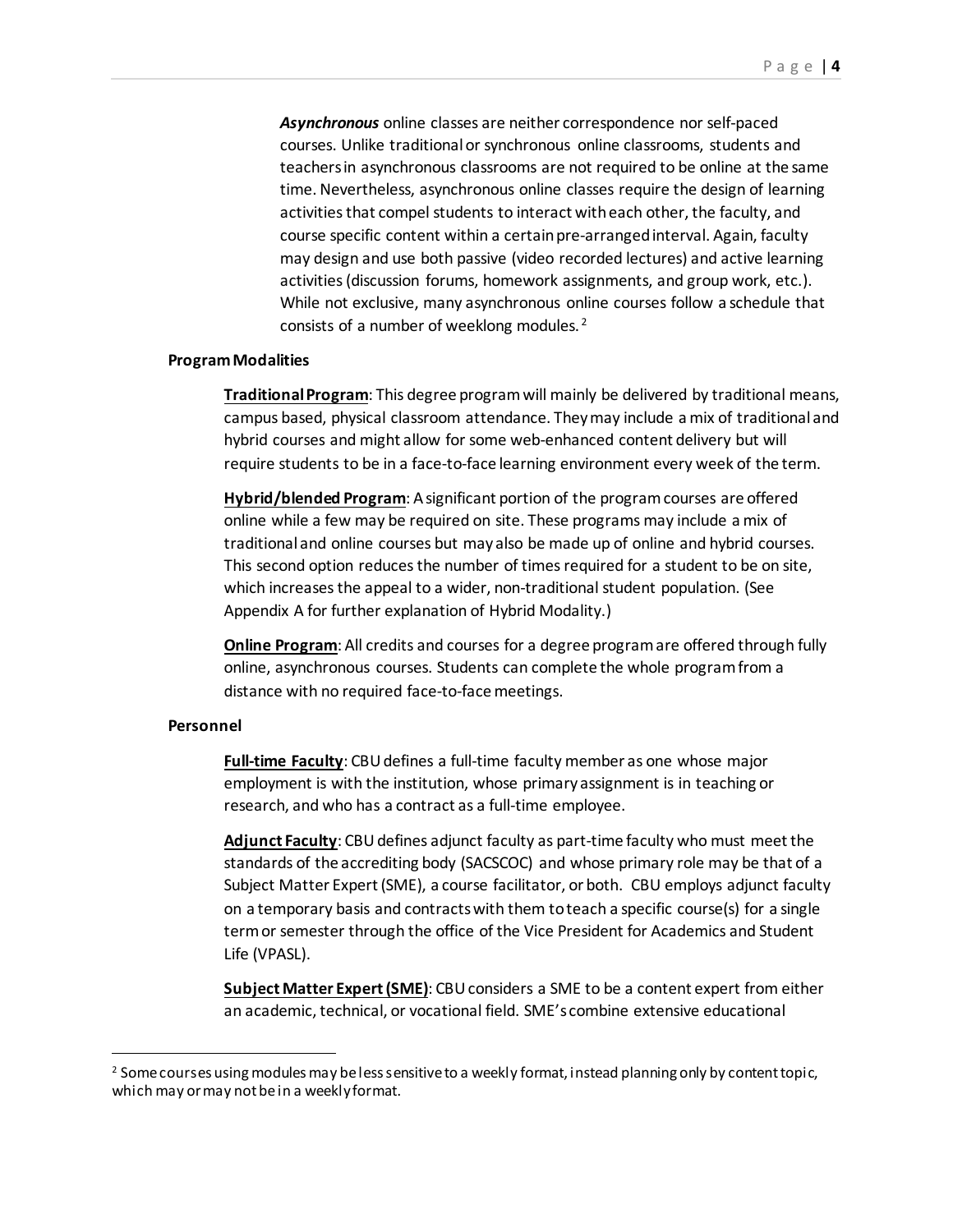training and first-hand knowledge through professional practice, anecdotal stories, case studies, best practices, tips and/or "tricks-of-the-trade" that they share to improve knowledge and enhance skill development. A SME will provide insight, analysis and expertise on a wide range of subjects that add value to the curriculum of CBU. SME's may be full-time faculty members, adjuncts, or even outside resources approved by the faculty to help develop online courses for CBU under contract. The SME may also assist the institution in reviewing current course content and making recommendations for improvements.

**Course Facilitator**: In some instances, mainly for the sake of rapid deployment of courses or scalability, CBU may choose to hire a course facilitator. A course facilitator may teach in the online environment using a pre-designed course with little to no option to alter the course. If a course facilitator believes a change to the course content or structure is necessary, the course facilitator may make recommendations to the area chair and/or the school dean during the evaluation process. By deploying course facilitators, certain courses may become scalable by allowing CBU to use and reuse the course. A course facilitator must meet the same qualifications as an adjunct. Course facilitators, therefore, may be deployed by the Office of Online Learning and Educational Technology with approval from the VPASL.

#### **CBU Online Students**

**Student:** There are several student types enrolled at CBU. Most CBU students are classified as "s", called "DAY" students, or as GRAD or CAPS students. In addition, they may be categorized as full or part time students, or as residents or commuters.<sup>[3](#page-5-0)</sup>

**Orientation**: For new exclusively online students, CBUhas createdan online orientation, which is made available to them upon notification of acceptance as a student at CBU. Students are not required to work through the tutorial but are highly recommended to do so. The Online Student Success Specialist(s) will monitor incoming students and will apprise them of this opportunity very early in their coursework if it appears the student is having difficulty with the medium. The faculty will also make similar recommendations as needed. At some point, this may be incorporated into CBU's orientation requirement for first-year students.

**Community**: In each online classroom, students will interact with other students as well as with the faculty. CBU's online-only students will also be part of a larger community of learners that will have access to a social platform that will provide them access to community events, community knowledge base, shared experiences, and even special events that are designed just for them.

**CBU Online Student Success**: Generally, the online learner is a nontraditional student whose focus may include work, family, and other demands of their time. Most often, the online class is the quickest item to release in an already punishingly full schedule.

<span id="page-5-0"></span> <sup>3</sup> The definition of "student" is in process. Under consideration includes those who are corporate and/or nondegree seeking students.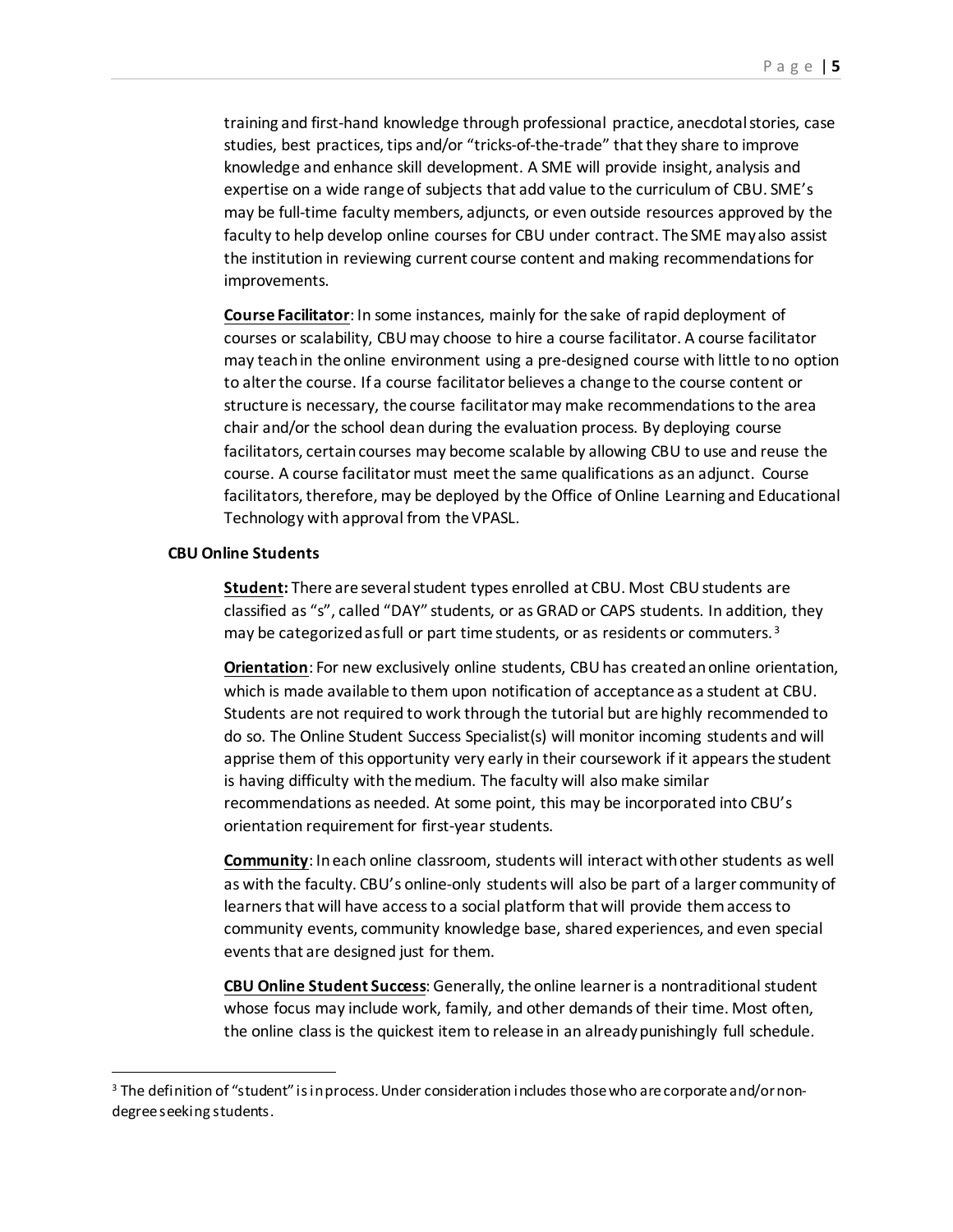Discouragement plagues the online student because of the distance from the physical campus. Therefore, institutions with online programs look for ways to keep the student engaged even in the midst of their lives. Research gives several modalities to encourage and secure student success. [4](#page-6-0) Because distance may provide a challenge for convenient access to the CBU campus, the university will connect and engage with the students through a varietyof means:

- The faculty in the online classroom will provide an instructional presence that will help the student engage the course content.
- The instructional design team will work to present a meaningful learning atmosphere for the student.
- An intermediary role—the Online Student Success Specialist—has been created that will span the gulf between academics and home for the distant student. Their purpose is to be a regular voice to connect with the students, to advocate for them when necessary, to encourage them, and to help them when they are having difficulties. CBU Online Student Success Specialists will help students learn to be successful learners.

**Academic Conduct:** All CBU students, regardless of student type, are bound by the university's policies and procedures. For students, these are articulated in th[e Compass](https://www.cbu.edu/the-compass)  [Student Handbook.](https://www.cbu.edu/the-compass) Of special significance are the university proscriptions against all forms of academic misconduct, including plagiarism and cheating. Violations of CBU's academic conduct policies will be addressed with the protocols outlined in other places, including the academic catalog, the student handbook, and the faculty handbook.

# **III. InstructionalPractices**

**Academic Freedom**: All online courses at CBU must incorporate a common design. Landing pages and other generic course components will possess a common format that is identical in every course shell. These design features are the responsibility of CDI to maintain and are not to be modified without permission from CDI. By contrast, academic course content is generated by the course creator, i.e., the faculty member or subject matter expert. Control of content thereby falls under the principle of academic freedom belonging to all CBU faculty members.

**Student Learning Outcomes (SLOs)**: CBU requires that all courses are accompanied by a syllabus that states the SLOs for the course. **To ensure continuity among course assessments, all course sections of the same course will have the same SLO's and will have several key assignments in agreement to help ensure educational effectiveness, regardless of the delivery modality.\***

**Syllabus:** AllCBU faculty members will be required to post a course syllabus in the Canvas shell created for each course.

**Grades:** All CBU faculty members will be required to post course grades in the Canvas shells created for each of their courses.

<span id="page-6-0"></span> <sup>4</sup> For more research, please see McMurtrie (2018), Diaz (2000), Allen & Seaman (2015) in the References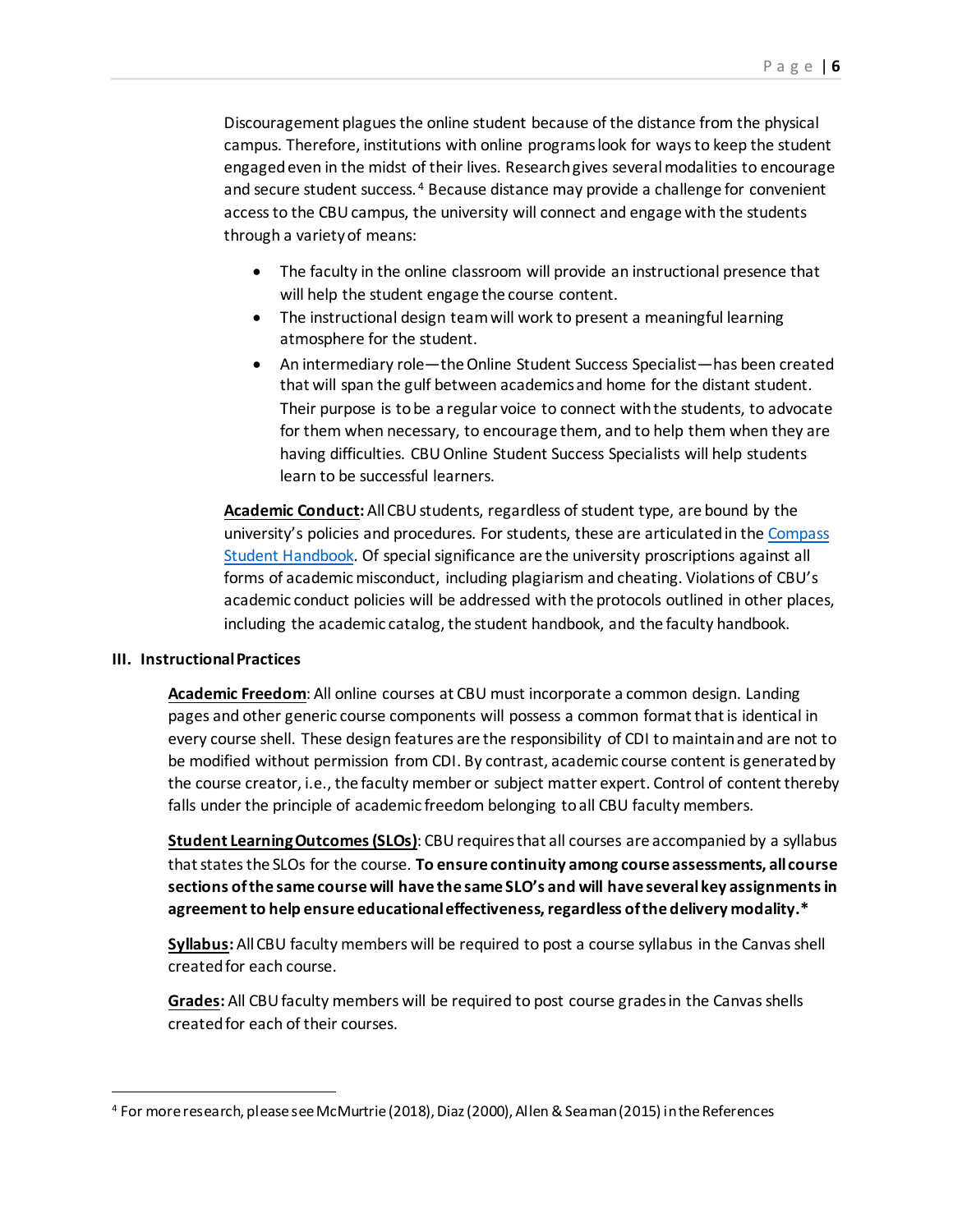**Course Design**: CBU online courses will use an internet-based, asynchronous, highly collaborative learning environment requiring regular and ongoing interactivity among students and with the faculty.

**Video**: To ensure courses sustain high quality interactivity, faculty are highly recommended to intersperse concise video lectures with graphics, activities, and/or discussion question(s), when appropriate.<sup>[5](#page-7-0)</sup> Student learning outcomes are the ultimate determinant of adequacy of video length; however, an even blend of interactivemedia with short impactful videos is the best practice. For instance, a report by Panopto (2018) argues that ever-shortening attention spans of online audiences requires the use of more numerous yet shorter videos to engage online learners. In addition, brief videos, combined with interactive media, will be more accessible for distant students. The recommendation from CDI is to follow industry best practices and limit lecture videos to between six and ten minutes.

**Course Structure**: Designers will establish course structures to facilitate course navigation including both temporal indicators (when things are due) and "physical" locators (where things are due). Modules will be made available in a timely fashion and with adequate "navigational" directions for the overall course that students can follow for course readings, assignments, and general, as well as specific, expectations of students.

**Minimum Standards for Course Design**: To function well for students, all CBU online courses should meet these basic standards:

- **Executive pages** 
	- o Home landing page updated beyond filler text
	- o Syllabus
- **Contact Information for Teacher** 
	- o Means of assessment and engagement
	- o Correct dates applied
	- o Clear instructions for where to engage, turn in, or enter.
- **Structure that leads the student through the course.** 
	- o All necessary resources and links intact.
	- o All media accessible (when needed)

**Interaction**: Interaction with the online student is important to the success of the online course. Therefore, CBU expectsfaculty to spend no less time than the total time it takes to prepare, attend, and interact with students for a course on a geophysical campus (i.e., no less than the equivalent of 50 minutes per credit hour). This interaction should include both motivational and substantive comments during online interaction. Each faculty person will monitor his/her students' activity and follow-up with those who are absent over a period as specified by the faculty. Faculty will also respond to questions students raise in course forums within 24 hours.

<span id="page-7-0"></span> <sup>5</sup> Quality Matters published a report that says video lectures should not be any longer than 15 minutes in length, with an expectation to keep the video to 6 minutes, if possible.(Guo, Kim, & Rubin, 2014) Another report shows that the "optimal educational video should be no longer than 10 minutes".(Kaltura, 2015)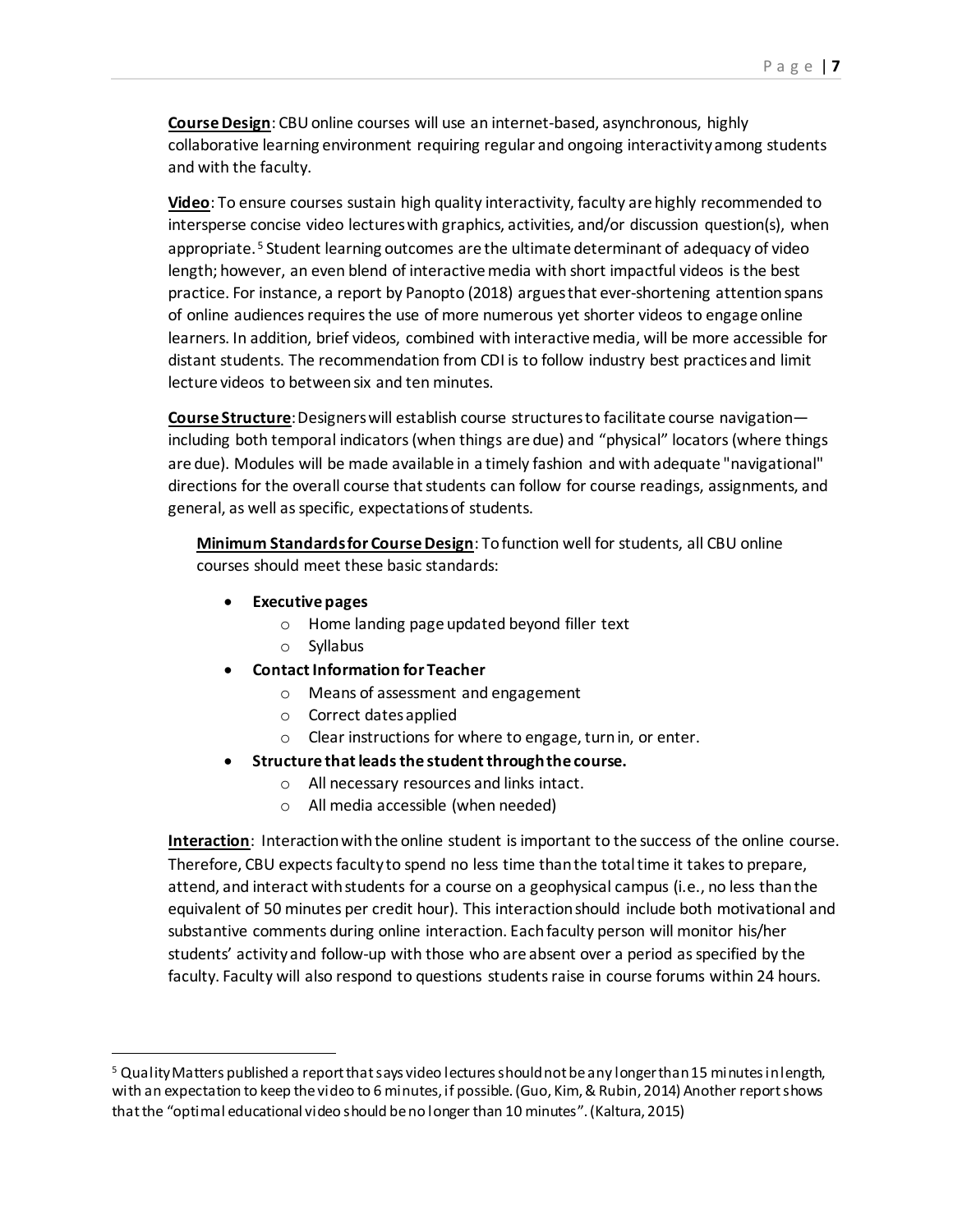The 24 hour expectation also applies to student correspondence via CBU email or other communication channels established for the course.

**Content selection**: Instructional facultywill have the opportunity to create their own courses, as long as the SLOs, core course assignments, and assessments meet standards for consistency and have received approvals from chairs and any other required approvers. By contrast, *course facilitators* will not be permitted to alter established course content without permission from the chair, dean or other appropriate director. All courses will be developed and built by the faculty under the care of CDI. More developmental freedom is expected for upper level courses and for any course taught by full faculty.<sup>[6](#page-8-0)</sup>

**Course Evaluation[7](#page-8-1)**: All online courses will be subject to the same student evaluation practices as traditional face-to-face and hybrid courses. These evaluations will be administered by the registrar. Also, periodically, the staff of CDI will review courses with responsible parties in accordance with quality assurance and assessment rubrics for online course delivery to assess, review and revise courses to ensure a quality teaching and learning experience.

**Quality control of curriculum**: To ensure quality and equivalencies, every section of each equivalent course designation will have the same SLOs and specific key assignments and assessments. Faculty, chairs/directors, and school deans will need to approve SLOs and key assignments and assessments to ensure the viability of CBU's online program and to aid in the assessment of the courses and degree programs.

- All who teach online for CBU will be selected and retained according to established policies and procedures for faculty recruitment and hiring. The same standards will apply toSMEs and course facilitators.
- The dean of the appropriate school is responsible for ensuring ongoing review of each member of the extended faculty, drawing on such sources as published syllabi, course evaluations, affirmations, and complaints brought to the dean's attention. The dean or an assigned department chair should involve the CDI director and staff in the review of the faculty's teaching and development in the online classroom. Similar expectations exist for evaluation of SMEs and course facilitators. CDI will provide remediation services to faculty, SMEs, and course facilitators at the request of the dean.

**Workload and teaching responsibilities (course development)**: For calculations of teaching load, online instructional credit hours are equivalent to credit hour assignments in CBU's traditional and hybrid courses. (Also see note below under "Enrollment").

**Adding New Faculty**: As the online program develops and grows, more full time faculty may be needed. Determination of program needs falls within the scope of the university's program prioritization initiative within CBU's strategic plan.

**Enrollment**: Generally, online courses will range in class size between 15 and 25 students. These numbers reflect an expectation for a high level of interactivity between students and between

<span id="page-8-0"></span> <sup>6</sup> SACSCOC Comprehensive Standard 3.4.10

<span id="page-8-1"></span><sup>7</sup> SACSCOC Comprehensive Standards 3.7.2 and 3.7.3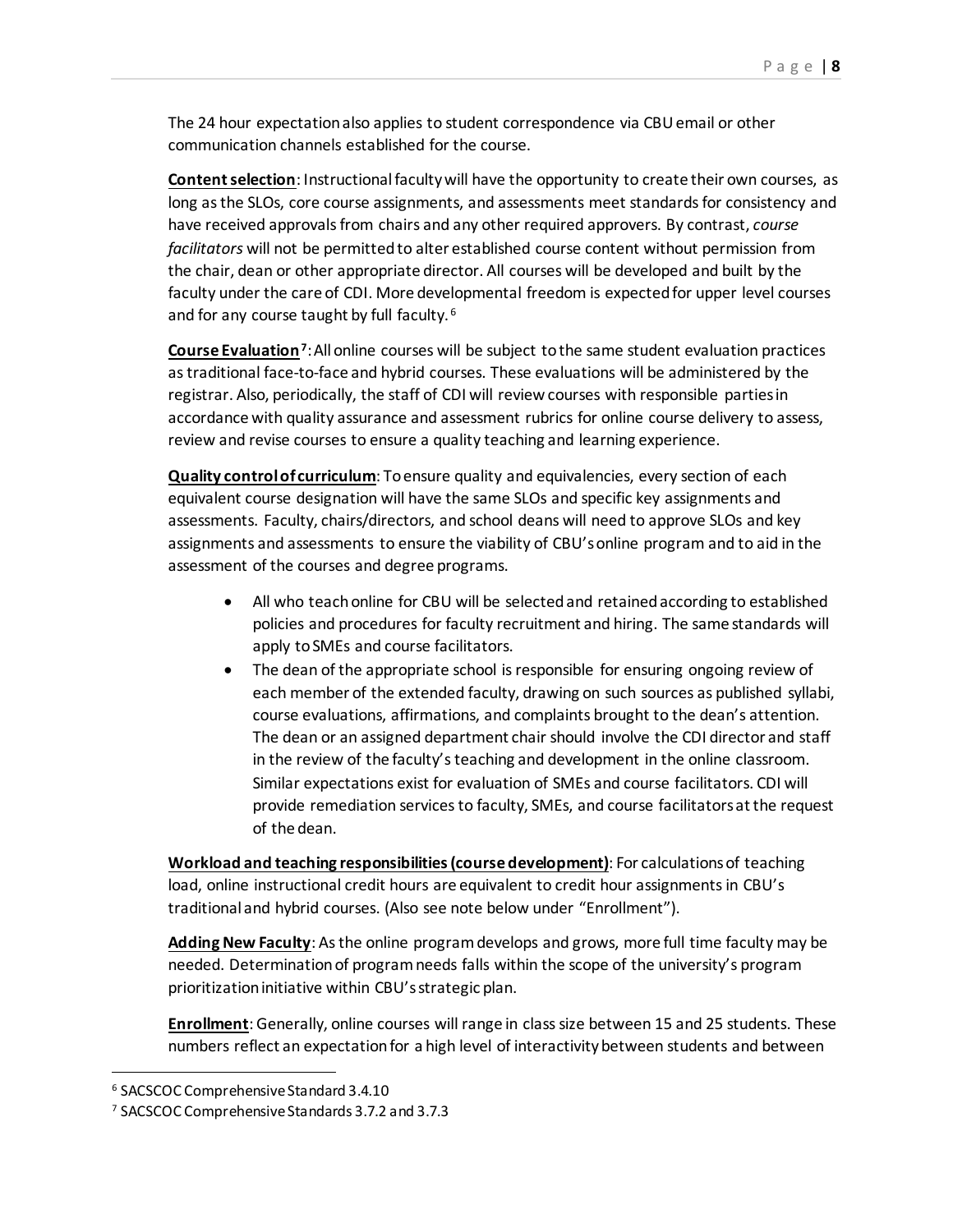faculty and students. For upper level courses that will require a substantial amount of faculty presence in the form of frequent, substantive interactions whereby critical thinking is a considerable portion of the course expectations, course registrations will be limited to 15 students. For those courses that have more faculty discourse than interaction, registrations may reach as high as 25 students. Considerations for creating additional online seats > 25 will be evaluated on an ad hoc basis by the chair/director, dean and VPASL.

**Office hours**: Among those areas of responsibility that together comprise a professor's contribution to the academic discipline, CBU has clear expectations of its faculty regarding contact with students in addition to teaching time. This contact may take many forms, including chat features in the LMS, email, phone conversations, online video chats, and texting, as well as less formal opportunities for interaction. Any of these methods will be sufficient in order to be accessible to the online student.

- CBU also recognizes that students need time formally set aside on a consistent basis for interaction with faculty. The university expects its online faculty to set aside a minimum of three hours/week during the fall and spring semesters of instruction for this kind of interaction.
- The university does not expect its faculty to be continuously available to students during normal working hours nor outside of semesters of instruction, and so urges its faculty members to post on their syllabi the procedures students must follow to arrange meetings with them.

**Intellectual property:** In keeping with CBU's policy regarding intellectual property (Faculty Handbook, Appendix K), "Course materials, including but not limited to course web pages and web supplements, developed by faculty members of CBU shall remain the property of the members with the provision that materials developed while working at CBU may be used without charge by any other CBU faculty members when teaching at CBU. Exceptions to this policy should be made in writing with the Vice President for Academics and Student Life." If the university hires a SME by contract, who is neither a full nor adjunct faculty member, for developing course materials, the content they develop will be the property of CBU. The SME agrees that the university considers any content they produce under contract as a work made for hire. CBU shall retain all intellectual property rights of that content.

# **IV. Training and Technical Support**

**Training**\*: **Any faculty member teaching online for the institution shallparticipate in CBU's Online Faculty Training (OFT)**. [8](#page-9-0) [9](#page-9-1) The training will be approximately one month online with week-long modules. During that month, the faculty will experience what it is like to be an online student; they will participate in all of the same things a regular student experiences including

<span id="page-9-0"></span><sup>&</sup>lt;sup>8</sup> In cases where instructors have taught fully online at another institution and can show examples within their course that align with CBU standards, the Office of Online Learning may allow the instructor to teach online for one semester. If allowed, the instructor's course will be reviewed by the Office of Online Learning at the conclusionof that semester and a determination made as to whether the instructor would need to take CBU's Online Teacher training (and successfully complete).

<span id="page-9-1"></span><sup>9</sup> SACSCOC Comprehensive Standard 3.4.12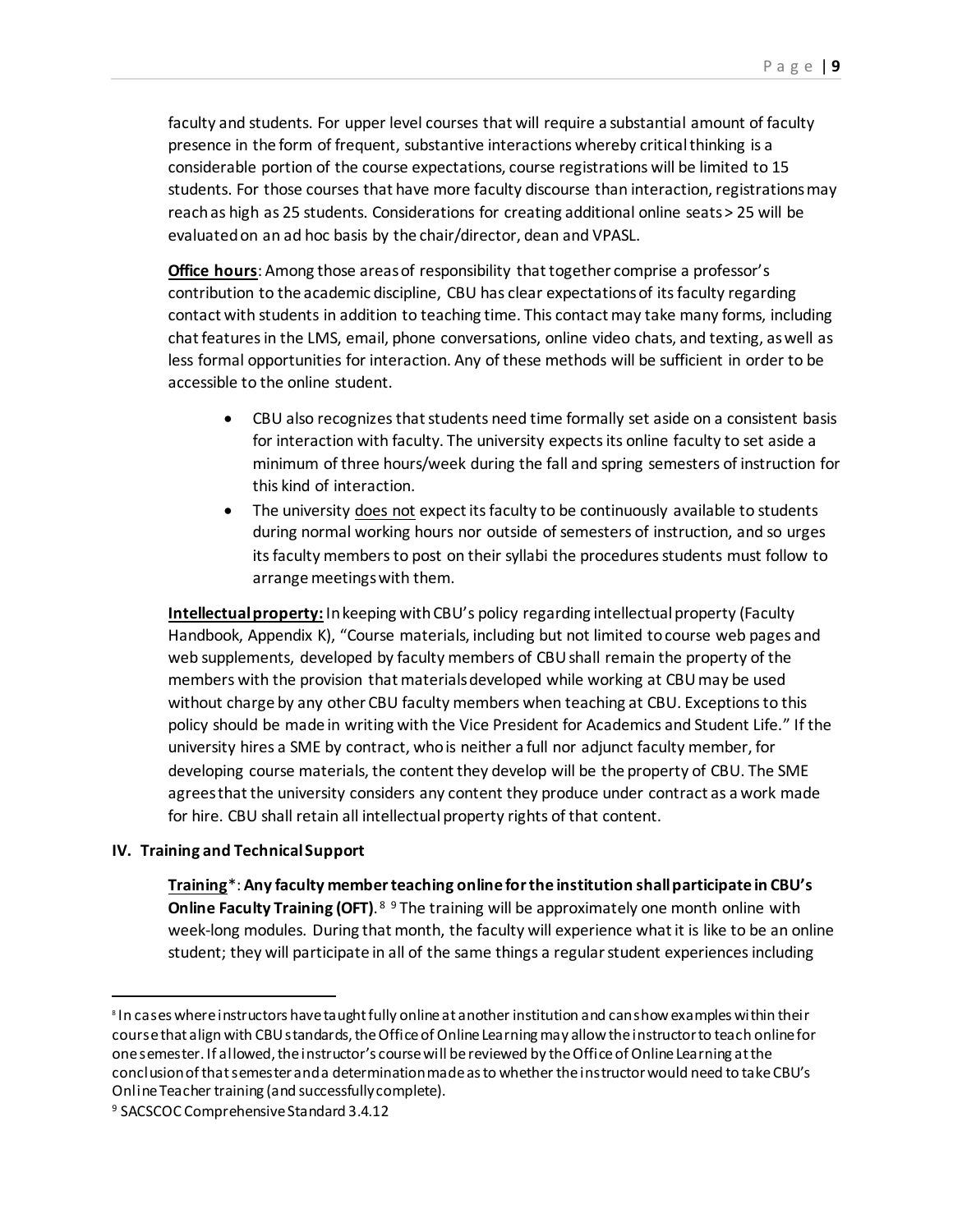forum discussions, assignments, tests, etc. They will also receive reading assignments for each module. Faculty will receive a grade for successfully completing the course. Faculty must pass the online training course in order to teach online for the institution. As incentive and following successful online training completion, each participant who will be teaching for CBU will receive a stipend after the Drop/Add period of their first online course, provided the course is not canceled. Graduates of OFT will be eligible to participate in other programs that will further equip them for teaching online as well as take an active role in a mentoring program.

**Continuous quality improvement**\*: **Once faculty complete CBU's Online Faculty Training, CBU expects faculty who teach online to participate in online teacher training events that will be offered throughout the year. CBU's goal is to ensure that both faculty and their students have the best online experiences. Courses also expectedto be updated regularly and receive a full revision every five years.** With the explosion of technology and the growth of the industry, tools for teaching have equally become more plentiful and accessible. Streaming video and audio are the expectation, no longer the exception. The methodology of content delivery is developing so rapidly that a "subject matter expert" will not be able to keep ahead of the development of the delivery systems, let alone their own special areas. Faculty need continuous development in their craft, especially when it comes to the medium of online teaching. CBU will provide faculty with the tools to teach their students in the online delivery modality. To do this, CDI will provide traditional corporate as well as just-in-time training opportunities throughout the year. A schedule of these learning opportunities will be developed and distributed to the faculty and staff before each academic year.

Available assistance: the CDI staff will provide immediate assistance for all faculty using CBU's LMS. CDI will offer this help during normal business hours and will be available by email in the case of an emergency in off hours. CDI will provide technical assistance for specialized needs to faculty to ensure a high-quality teaching and learning experience. Faculty are also encouraged to use the help service provided by the LMS. (Instructure/Canvas)

**ADA-compliance**: In accordance with CBU's policy to comply with Section 504 of the Rehabilitation Act of 1973 and with the Americans with Disabilities Act of 1990, a student with disabilities should follow the procedures in the student handbook. The student and the faculty member, upon satisfaction of the requirements for approval of accommodation, "will mutually agree on how to carry out the accommodation request so as best to satisfy the student's needs without adversely affecting the academic integrity of the course." (John J. McGoldrick, 2017)

# **V. Student Services**

**Library:** According to the accrediting body, CBU is expected to provide access to library resources that will support student learning. Not only will CBU be expected to provide access to those resources, but training will be offered to help educate the online students as to the resources available for their use. "The institution is expected to ensure that all distance education students, regardless of where they are located, have access to library/learning resources adequate to support the courses they are taking." (SACSCOC, 2018) [10](#page-10-0)

<span id="page-10-0"></span> <sup>10</sup> Core Requirement 2.9 Comprehensive Standard 3.8.1, 3.8.2, 3.8.3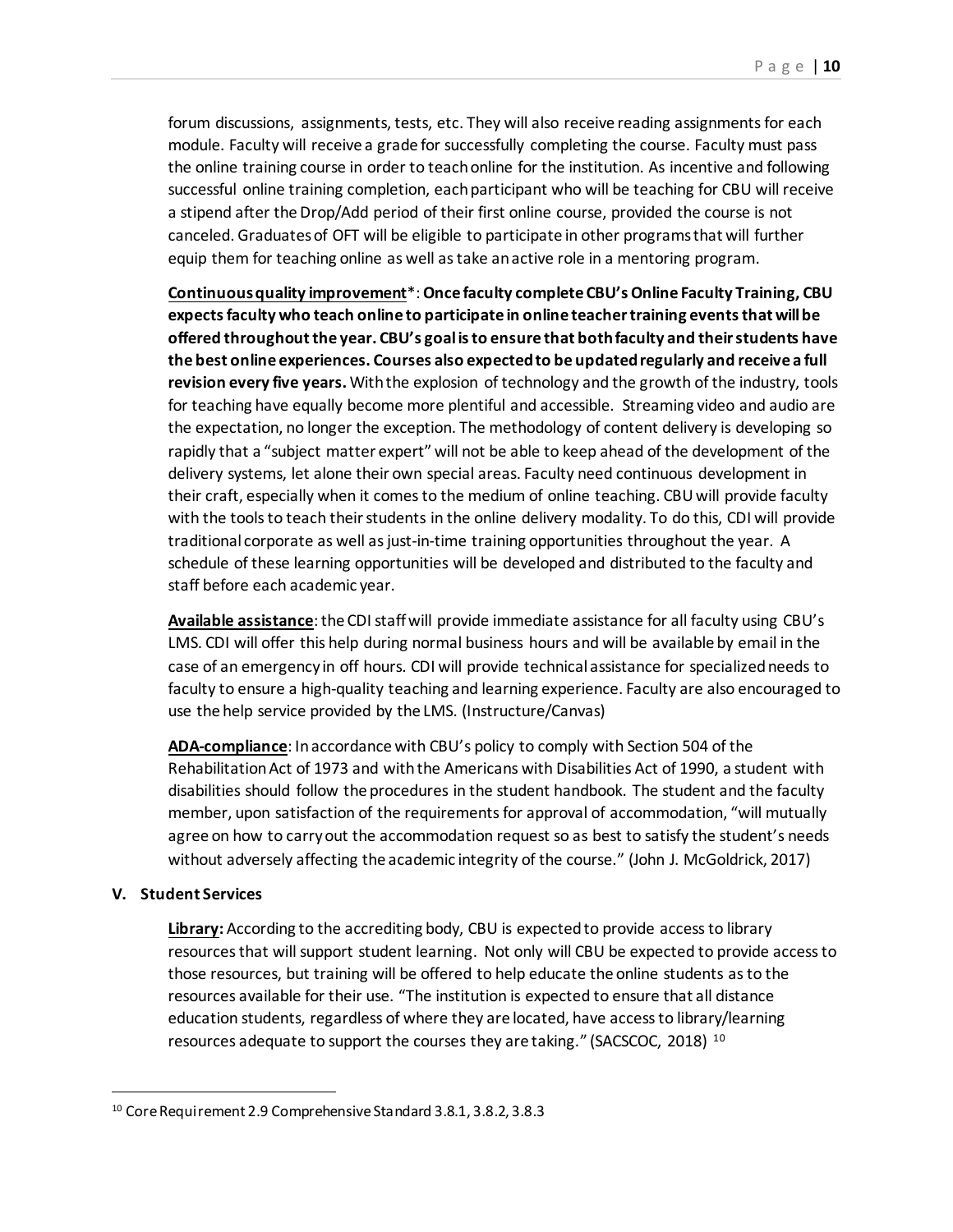**Other Services:** Other services the online student will need access to are already provided for by CBU. Students will have access to faculty advisors, any tutorials and/or mentoring that will help them be successful to the completion of their degrees. They also must have access to the same complaint system that is available to the traditional student.<sup>[11](#page-11-0)</sup>

# **VI. Marketing and Recruiting**

CDI is not responsible for the marketing or recruiting for Online Learning at CBU. However, it is ready to assist through any means necessary in any endeavor and welcomes every opportunity to promote Christian Brothers University, its programs, faculty, staff, and students.

# **VII. CBU Online Funding**

A very generous donation gave CBU the ability and opportunity to launch a quality online learning program. This gift makes it possible to extend a quality education to those who would not ordinarily have the opportunity. Although the funds are generous, the expectation is that the online program will be a fully self-sustaining program within three years. This will occur over the first three years of the program's existence. Steady, targeted growth directed at specific degrees that are strategically launched will increase interest and visibility of CBU's online program. The expectation is that through CBU Online, the faculty will be better equipped to teach using technology that will enhance the delivery of course content and encourage a higher degree of engagement with the students of CBU. It is equally possible that new connections to potential students will be gained, extending the appeal and influence of the institution beyond the region.

To ensure the longevity and constant development of CBU's online program, the institution will designate at least 70% of the funds generatedthrough tuition revenue to be reinvested into the online program in order to both fund and develop the program. The Center for Digital Instruction may return unused funds to the general budget for specific items within the institution's regular budget, like funding scholarships or other student- related educational needs. A portion of the generated funds reinvested into the online program will go to the contributing school and area (degree program) to help train, purchase new materials or tools, support the library for this degree, etc.

#### **VIII. Conclusion**

The Center for Digital Instruction is establishing an annual review and revision process for this handbook in order to remain relevant with online learning and technology developments. We also ask you to contact the Center for Digital Instruction if you notice any inconsistencies or mistakes. We welcome suggestions for improvements in the functions of the Center as well as the information in this handbook and will provide a process for gathering, analyzing, and accepting or rejecting, change requests.

The contents of this handbook are for your information only. While CBU believes wholeheartedly in the practices and procedures we describe in this handbook, they are not necessarily the conditions of employment. The Center for Digital Instruction reserves the right to

<span id="page-11-0"></span> <sup>11</sup> Federal Requirement 4.5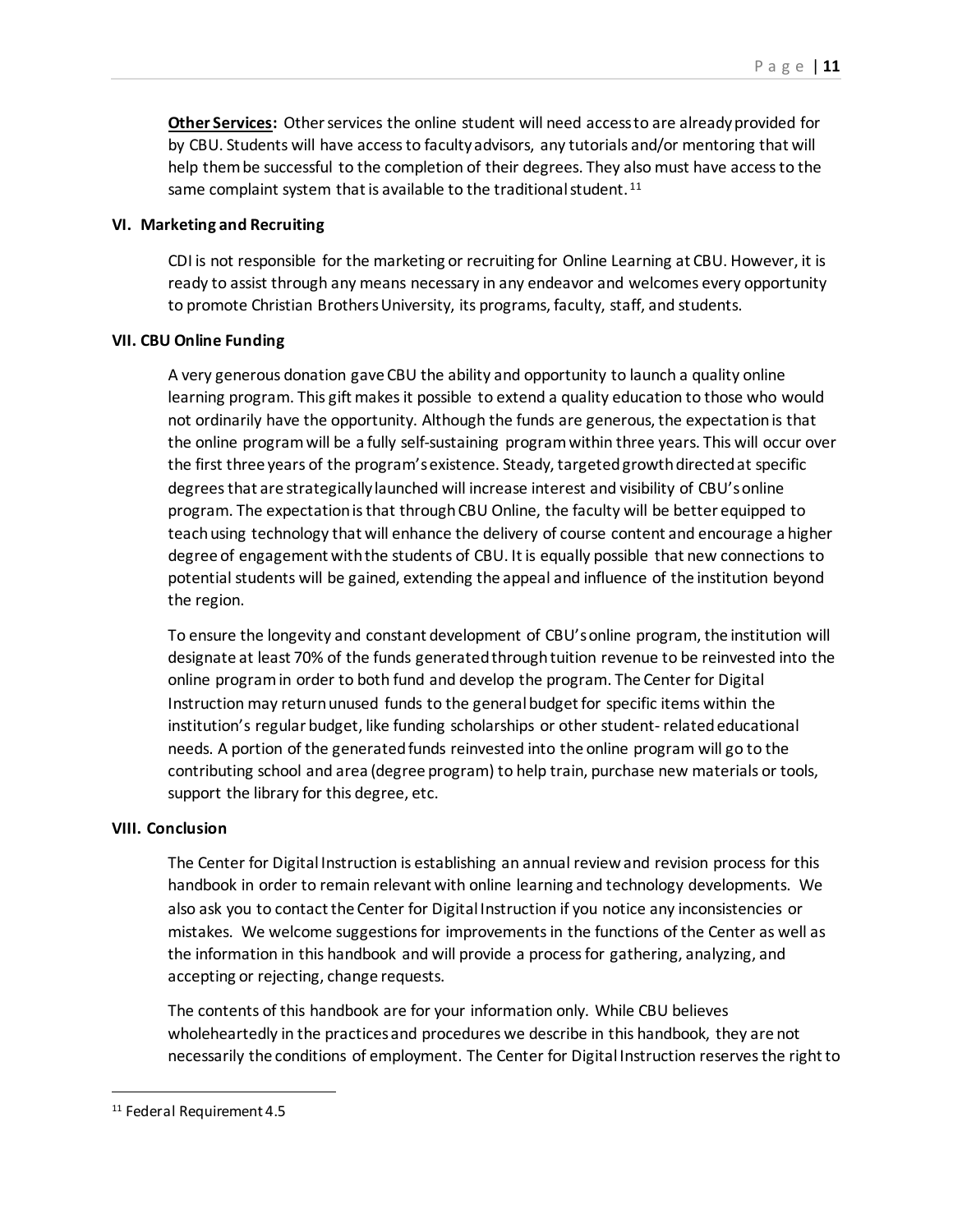modify, revoke, suspend, terminate, or change any or all such plans, practices, or procedures in this handbook, completely or in part, at any time, with or without notice.

Finally, this is an organic document meant to guide CBU as it develops and launches into the world of online learning. We recommend some of the points become policies. However, other points contained in this handbook may change over time as the institution grows its online presence. We share these recommendations and policies to provide a framework to develop steadily, orderly, and with care for both the faculty and the students in the online courses. Ultimately, these recommendations should help the institution engage in the future, to think and behave entrepreneurially, and yet responsibly, as students near and far reach out to Christian Brothers University for a high-quality degree and a great educational experience.

Contact information:

The Center for Digital Instruction Email: [CDI@cbu.edu](mailto:OLET@cbu.edu) Phone: (901) 321-4004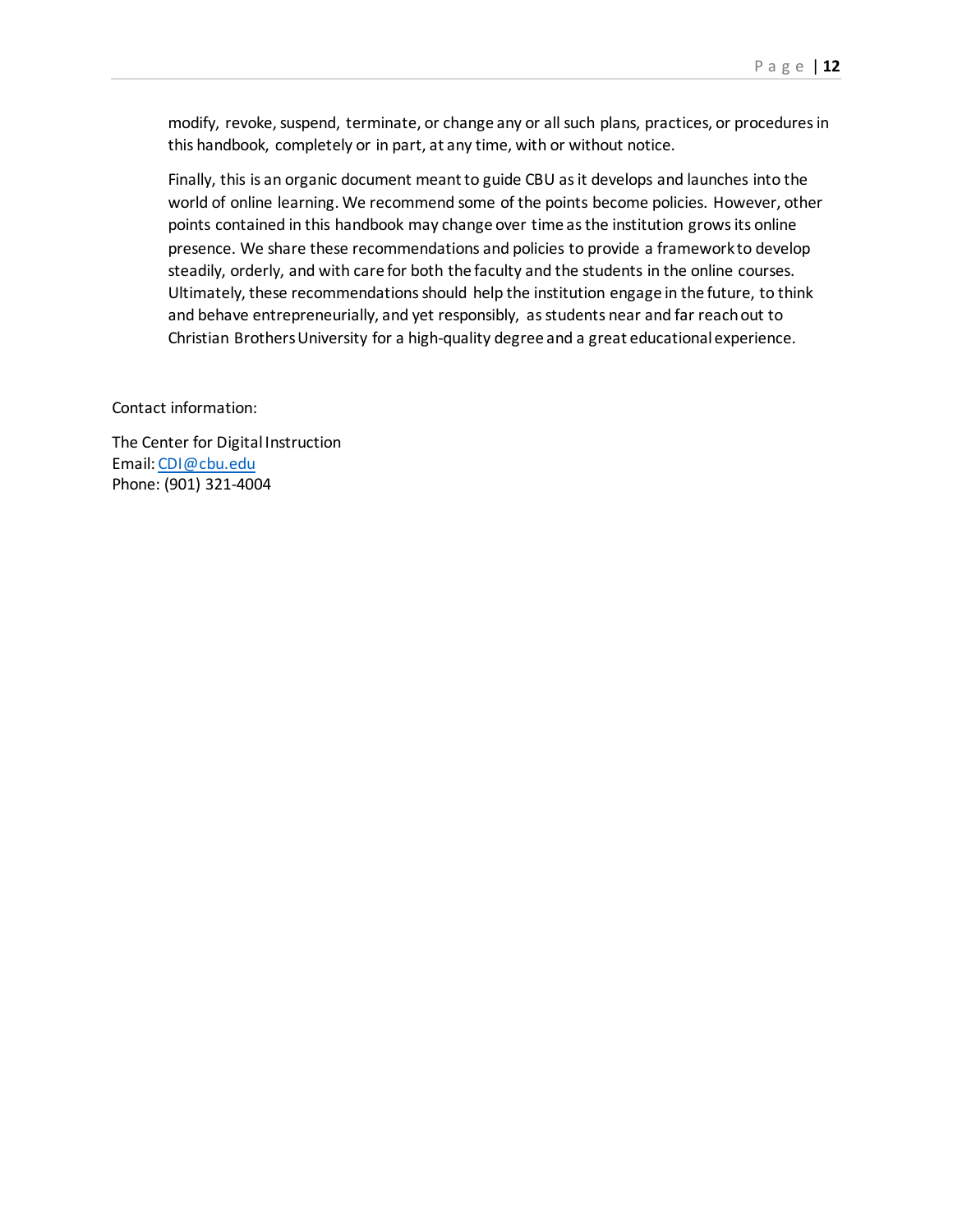# References

Allen, I. E., & Seaman, J. (2015). *Grade level; Tracking online education in the United States.* Babson Survey Research Group and Quahog Research Group, LLC.

Christian Brothers University. (2017). *Faculty Handbook.* Memphis: CBU.

- Diaz, D. P. (2000, February). *http://home.earthlink.net/~davidpdiaz/LTS/pdf\_docs/dissertn.pdf.* Retrieved from Earthlink.net: http://home.earthlink.net/~davidpdiaz/LTS/pdf\_docs/dissertn.pdf
- Guo, P. J., Kim, J., & Rubin, R. (2014). *How Video Production Affects Student Engagement: An Empirical Study of MOOC Videos.* Annapolis: Quality Matters.
- Instructure. (2020, February 28). *Instructure Canvas Home Page*. Retrieved from Canvas: https://www.instructure.com/canvas/
- John J. McGoldrick, F. (2017, May 12). CBU Faculty Handbook (2017-2018). Memphis, TN, USA.
- Kaltura. (2015). *The State of Video in Education 2015.* New York: Kaltura.
- Mayadas, F., Miller, G., & Sener, J. (2015, July 7). *Updated E-Learning Definitions.* Retrieved from Online Learning Consortium: https://onlinelearningconsortium.org/updated-e-learning-definitions-2/
- McMurtrie, B. (2018). *The Future of Learning.* Washington, D. C.: The Chronicle of Higher Education.
- Panopto. (2018). *Challenging eLearning Best Practices: How Long Should Training Videos Be?* Washington: Panopto.
- SACSCOC. (2018, August). *SACSCOC.* Retrieved from Southern Association of Colleges and Schools, Commission on Colleges: http://www.sacscoc.org/pdf/DistanceCorrespondenceEducation.pdf
- Southern Association of Colleges and Schools: Commission on Colleges. (n.d.). Distance Education and the Principles of Accreditation: Documenting Compliance. Decatur, Georgia, USA.
- Taft, S. H., Perkowski, T., & Martin, L. S. (2011). A Framework for Evaluating Class Size in Online Education. *Quartely Review of Distance Education, The*, 181-197.